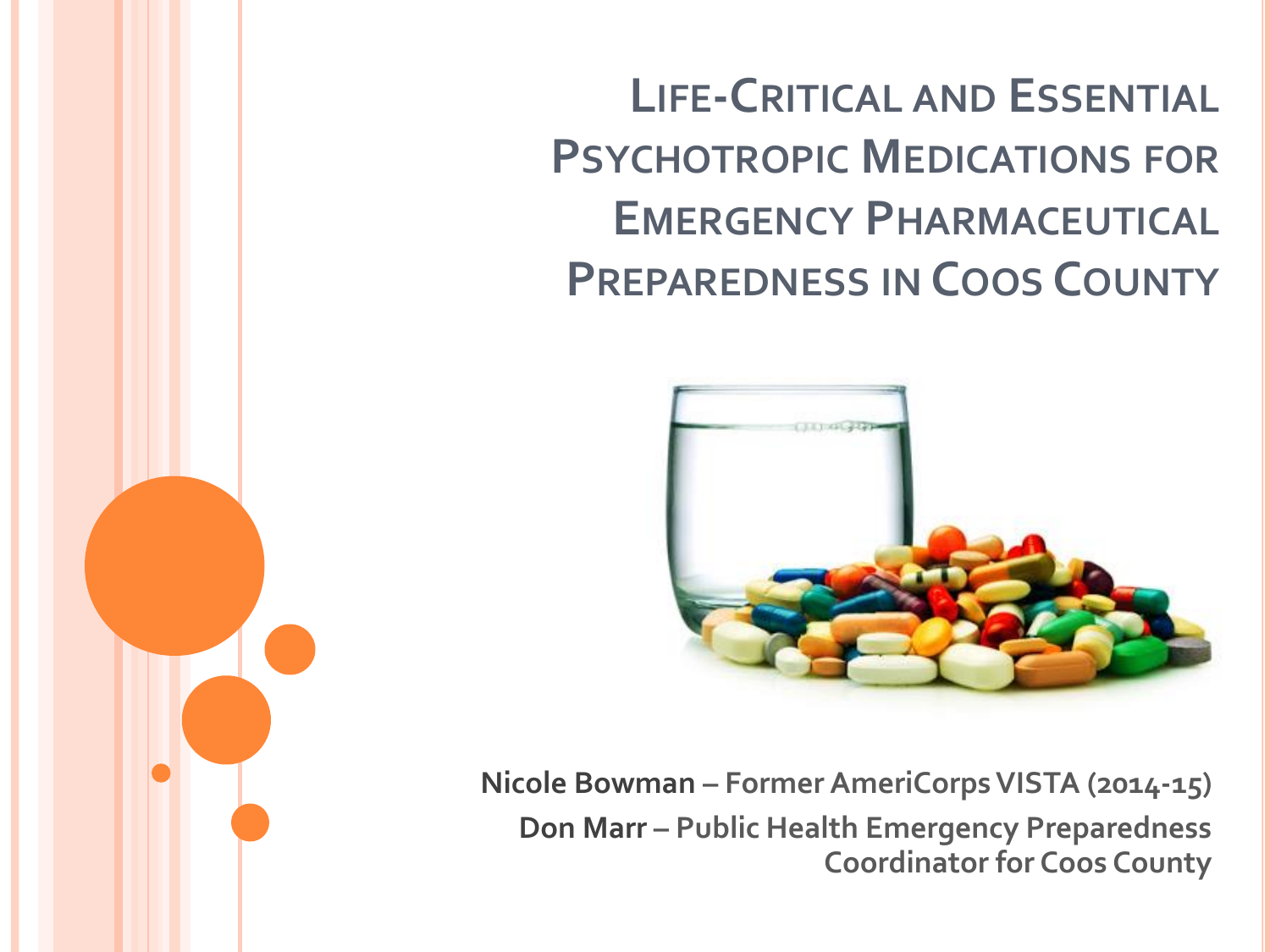### **EMERGENCY PHARMACEUTICAL PREPAREDNESS PROJECT GENESIS**

- **o** Coos County At Risk committee discussions
- Public Health Emergency Preparedness Coordinator Research
- AmeriCorps VISTA Project
- **o** Selection of the project coordinator

**Coos Health & Wellness Together, Inspiring Healthier Communities** 



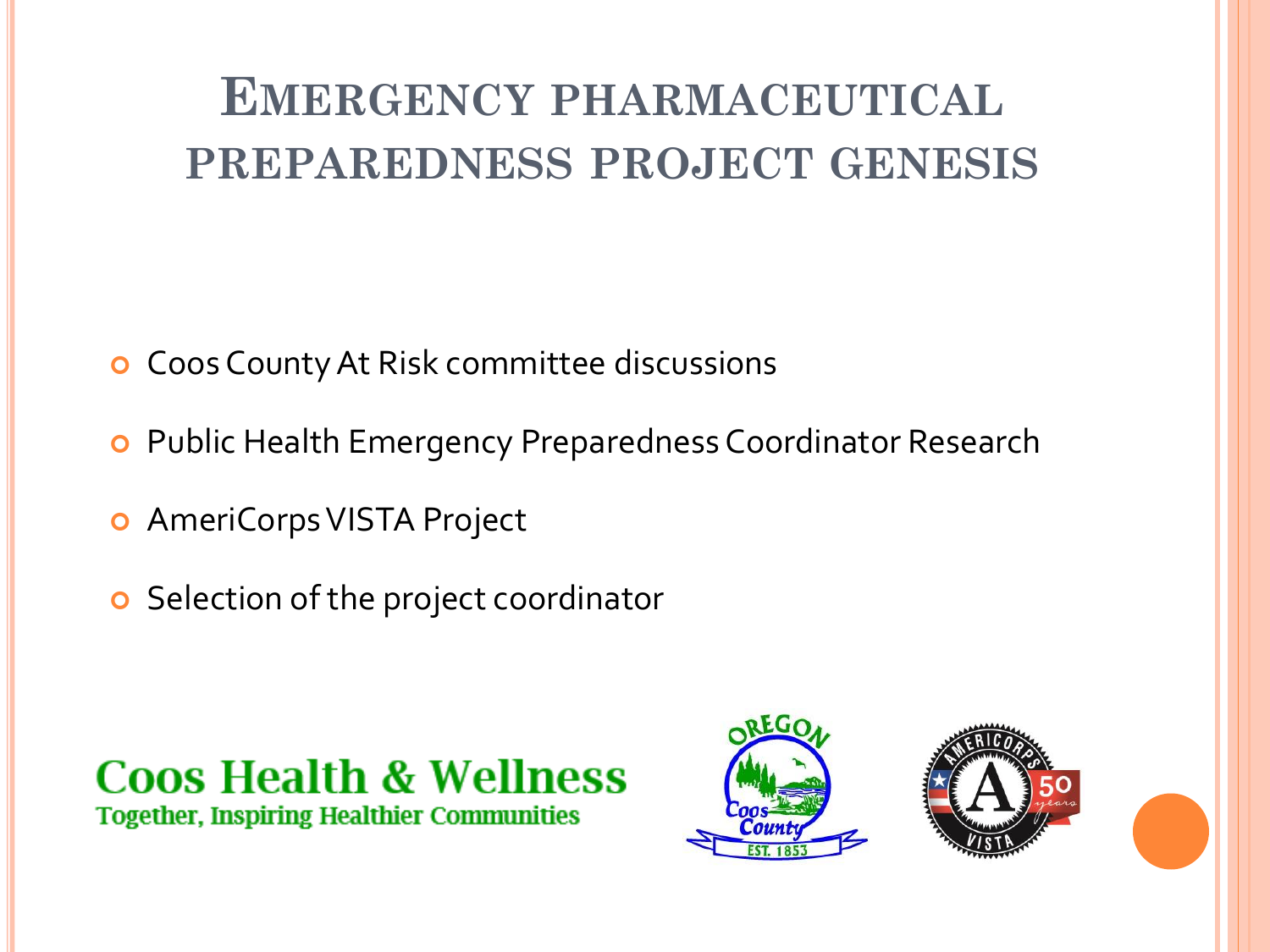#### **WHY A NEED FOR THIS PROJECT?**

- Cascadia Subduction Zone (inevitable disaster)
- **o** Other disasters that could stop the normal pharmaceutical supply chain
- **o** Outside sources do not know quantities of needed life-critical and psychotropic medications



*Cascadia Subduction Zone*

- **o** Current considerations are to inform people to stockpile medications (which can't be done in many people's situations)
- Learned from Hurricane Katrina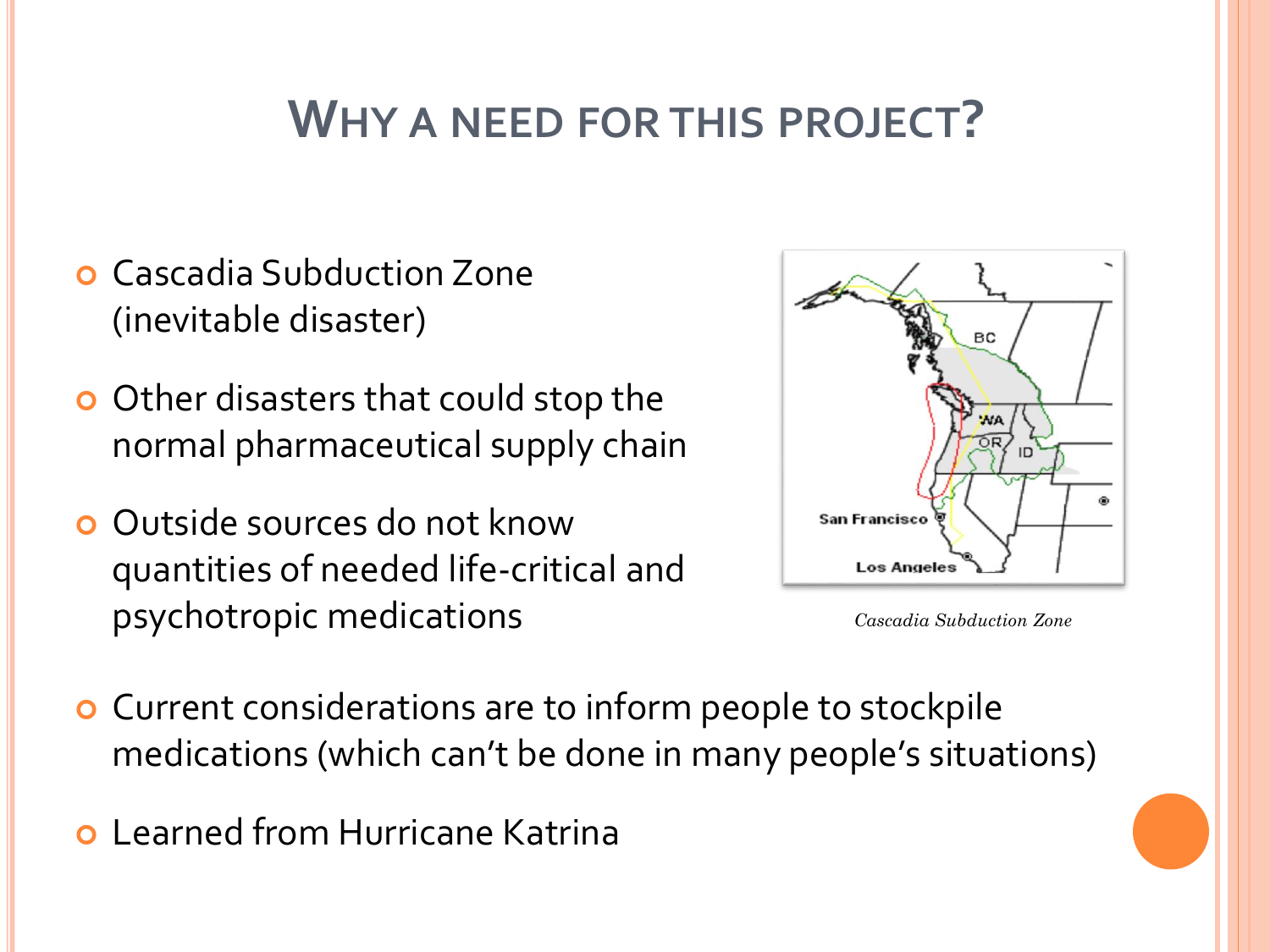## **OFFERED FOR DISASTER MEDICAL INTERVENTION: THE STRATEGIC NATIONAL STOCKPILE**

"CDC's Strategic National Stockpile (SNS) has large quantities of medicine and medical supplies to protect the American public if there is a public health emergency (terrorist attack, flu outbreak, earthquake) severe enough to cause local supplies to run out." (CDC, 2015)

The following are included in the SNS stockpile:

- Antibiotics
- Chemical antidotes
- Antitoxins
- **o** Life-support medications
- **o** IV administration
- **o** Airway maintenance supplies
- **o** Medical/surgical items

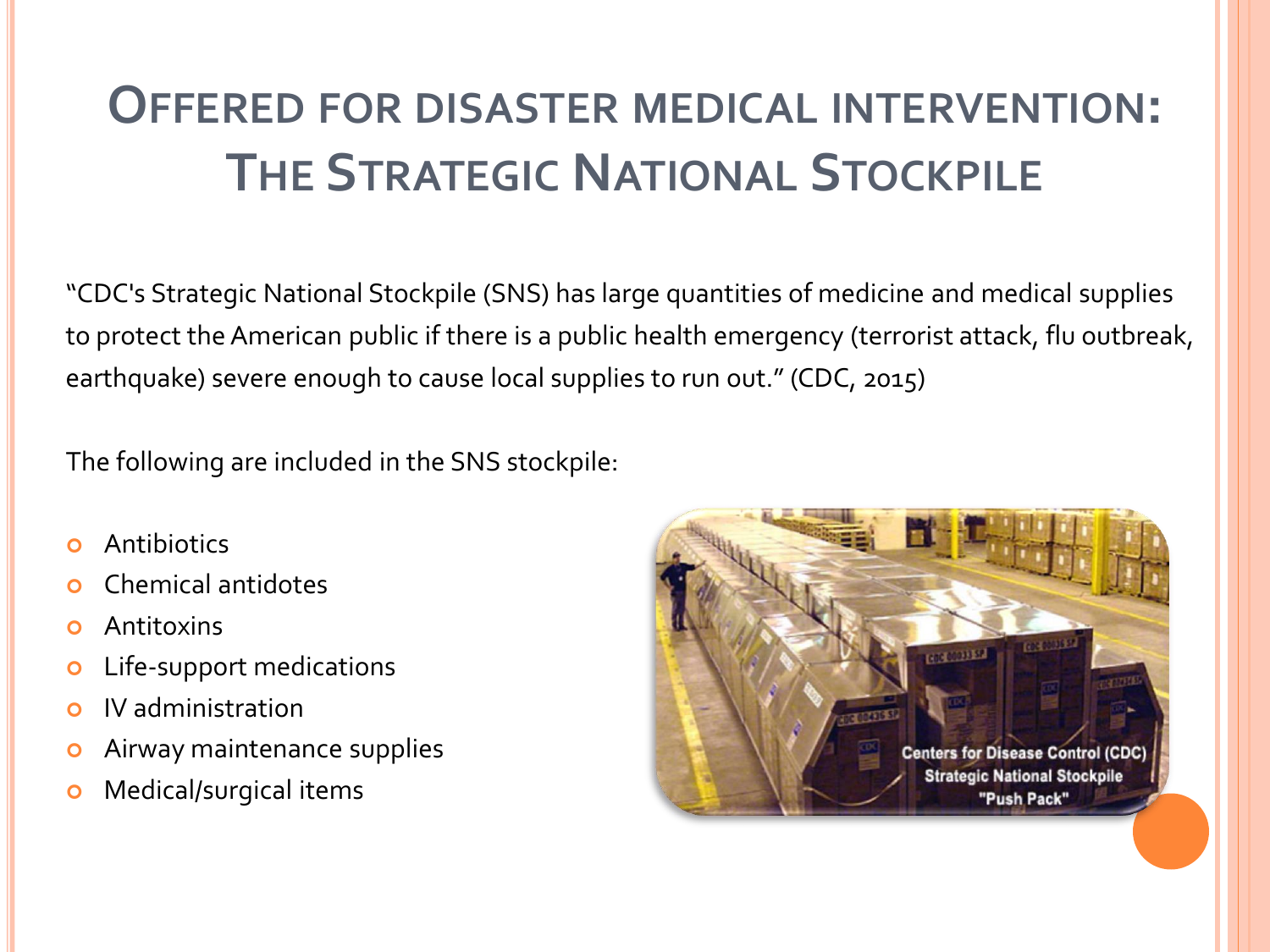### **WHAT QUALIFIES AS LIFE-CRITICAL MEDICATIONS**



Life-critical medications are medications that may cause morbidity or mortality if discontinued. The following is a list of serious repercussions that could be considered to cause morbidity/mortality:



- <sup>o</sup> Significant difference and changes in mental state (this includes becoming confused, irritable, dizzy, panicked, anxious, suicidal, delusional, dangerous to others, etc.)
- <sup>o</sup> Organ failure
- <sup>o</sup> Loss of eyesight or hearing
- <sup>o</sup> Severe infections
- <sup>o</sup> Difficulty breathing and respiratory failure
- <sup>o</sup> Heart failure
- <sup>o</sup> Seizures
- <sup>o</sup> Severe pain leading to loss of mobility and/or ability to function
- <sup>o</sup> Death

#### **Why include psychotropic medications?**

Individuals experiencing mental disorders have a chemical imbalance, and often need medical intervention through pharmaceuticals. By abruptly disrupting treatment, moderate to severe side effects can occur.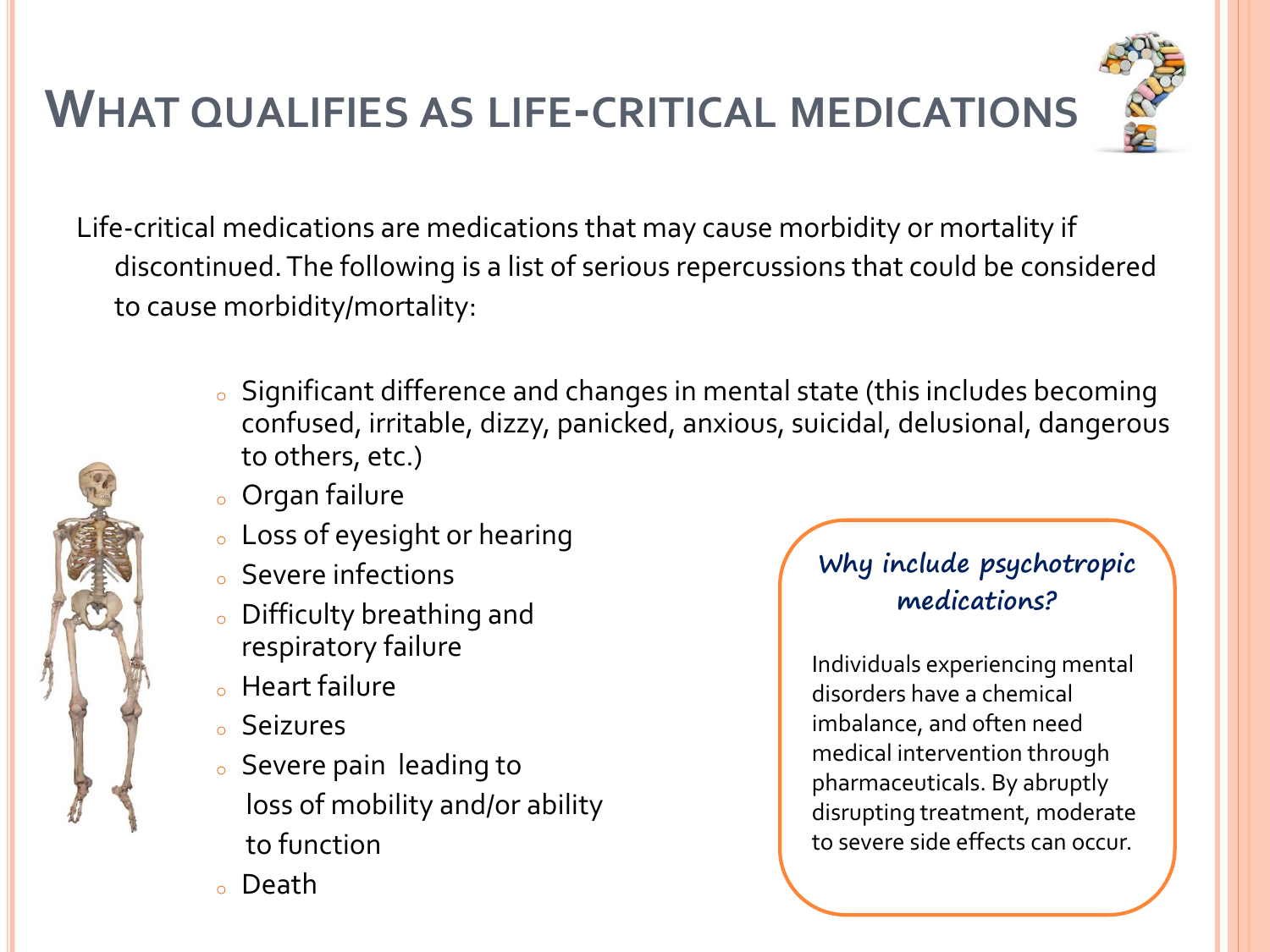## **ABSTRACT**



- Develop a comprehensive list of life-critical and psychotropic medications used in Coos County, Oregon.
- Establish an initial request for medication supply after a major event that interrupts the normal pharmaceutical supply chain for greater than 72 hours in Coos County.
- **o** Prescription data was obtained
- Consolidated into a list that shows the average doses per month of each medication (separated by form, doses, and routes).
- Through a team of health providers, various prescriptions were eliminated due to not being life-critical or essential psychotropic medications.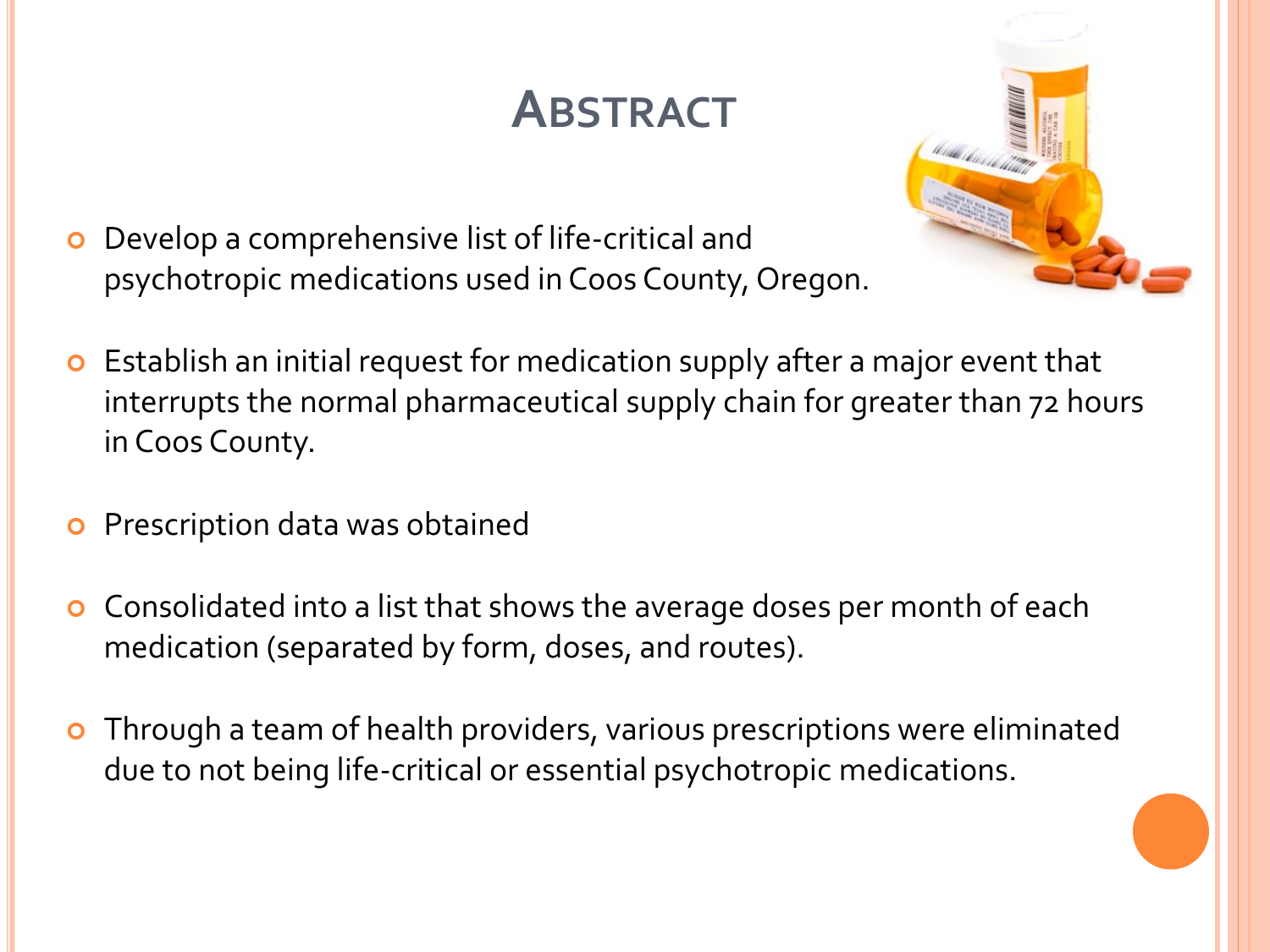#### **DIFFERENT ROUTES EXPLORED**

- Obtaining individual data from pharmacies, clinics, hospitals in Coos County area
- Create an educated guess based off of Medicaid/Medicare insurance claims or health statistics (WOAH records)
- Oregon Prescription Drug Monitoring Program (scheduled medications) and Bay Area Hospital Pharmacy provided us with data
- Registry databases
- Public policy route work with insurance providers in order to allow for personal emergency medications
- Public outreach/awareness: work with pharmacies to get the word out about stockpiling 10-14 days worth of personal medications if possible

… But finally, the All Payer All Claims Program was found!

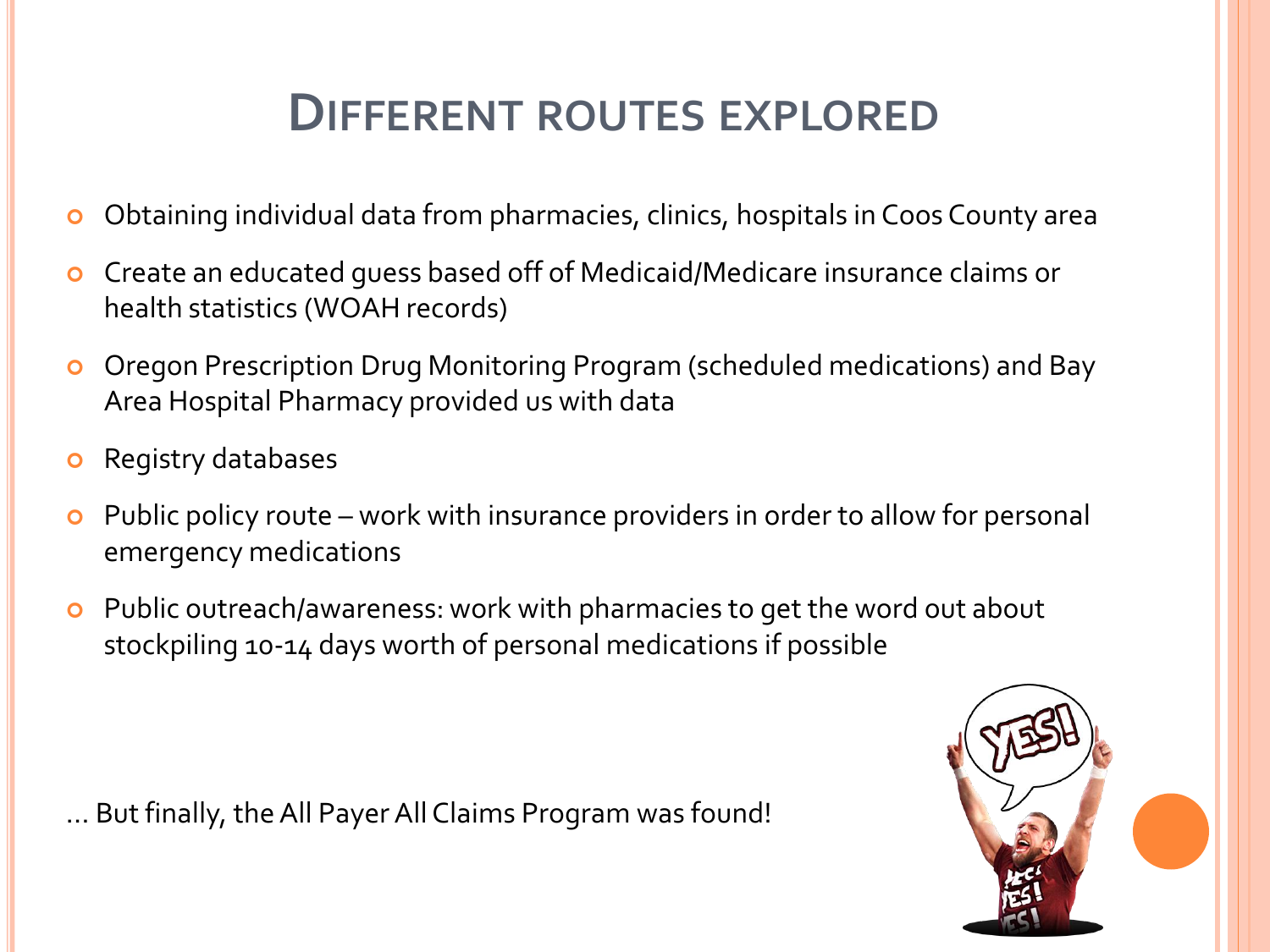## **ALL PAYER ALL CLAIMS REPORTING PROGRAM**

- A program within the Oregon Health Authority
- **o** All-Payer Claims Database throughout nation
- Data from fully-insured, selfinsured, Medicare, and Medicaid data.
- Claims information will come from all commercial health insurance carriers, licensed third party administrators, pharmacy benefit managers, Medicaid managed care organizations, Medicaid feefor-service and Medicare parts C and D.

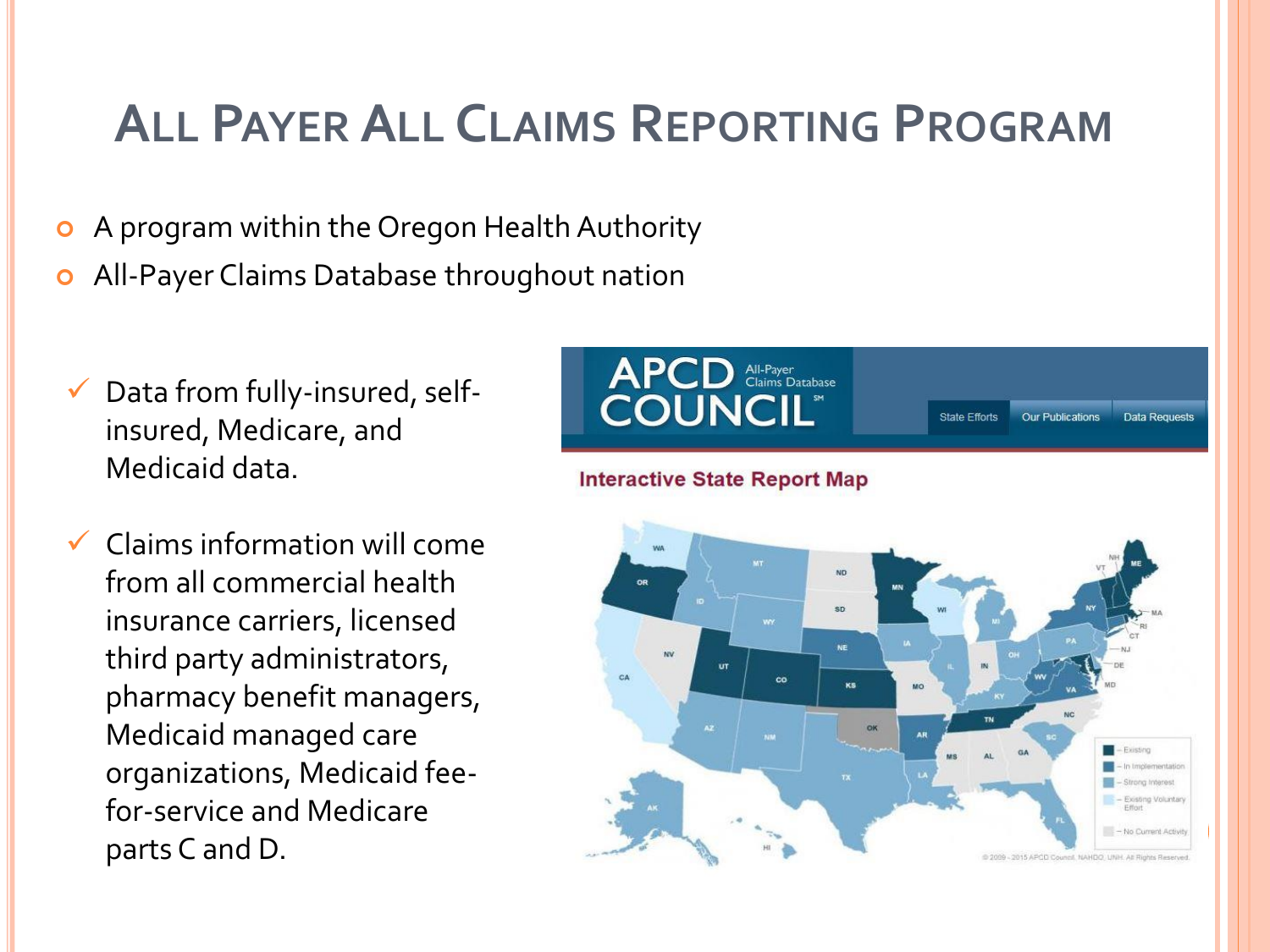## **WHAT DOES THE FILE INCLUDE?**

- o Individual prescriptions in the form of National Drug Codes
- **o** Prescription Class
- Quantity dispensed (amount of doses in Rx)
- **o** Prescription days (how many days those doses are designated for)
- o Other demographic information included that was not used in this project: gender, age group, ethnicity, language, etc.

|       | year, patid, gender, age grp, race, ethn, lang, metro, paid, patpaid, payer, pos, urban, ndc, rxclass, qtydisp, rxdays, daw |                 |
|-------|-----------------------------------------------------------------------------------------------------------------------------|-----------------|
|       | 2012 F,65-69,9, 3,9,41999,5.48,0,0TH,01,0,00143147310,CORTICOSTEROIDS                                                       | ,90.00,90,0     |
|       | 2012 F,65-69,9,3,9,41999,10.21,0,0TH,01,0,51991060401,VITAMINS                                                              | ,8.00,28,0      |
|       | 10IOD - 5.123310.00003499021,ANALGESICS (1,65-69,9) 1,8,41999,20.26,0,0TH,01,0,00003499021,ANALGESICS                       | ,120.00,30,0    |
|       | 2012, F,65-69,9,3,9,41999,11.44,0,0TH,01,0,55111015810,ULCER DRUGS                                                          | , 30.00, 30, 0  |
|       | 2012, F,65-69,9,3,9,41999,20.26,0,0TH,01,0,00603499021,ANALGESICS - OPIOID                                                  | , 120.00, 30, 0 |
| 2012, | F,65-69,9 ,3 ,9 ,41999,-20.26,0,OTH,01,0,00603499021,ANALGESICS - OPIOID                                                    | , 120.00, 30.0  |

*Example of file: redacted information includes identifying patient ID numbers*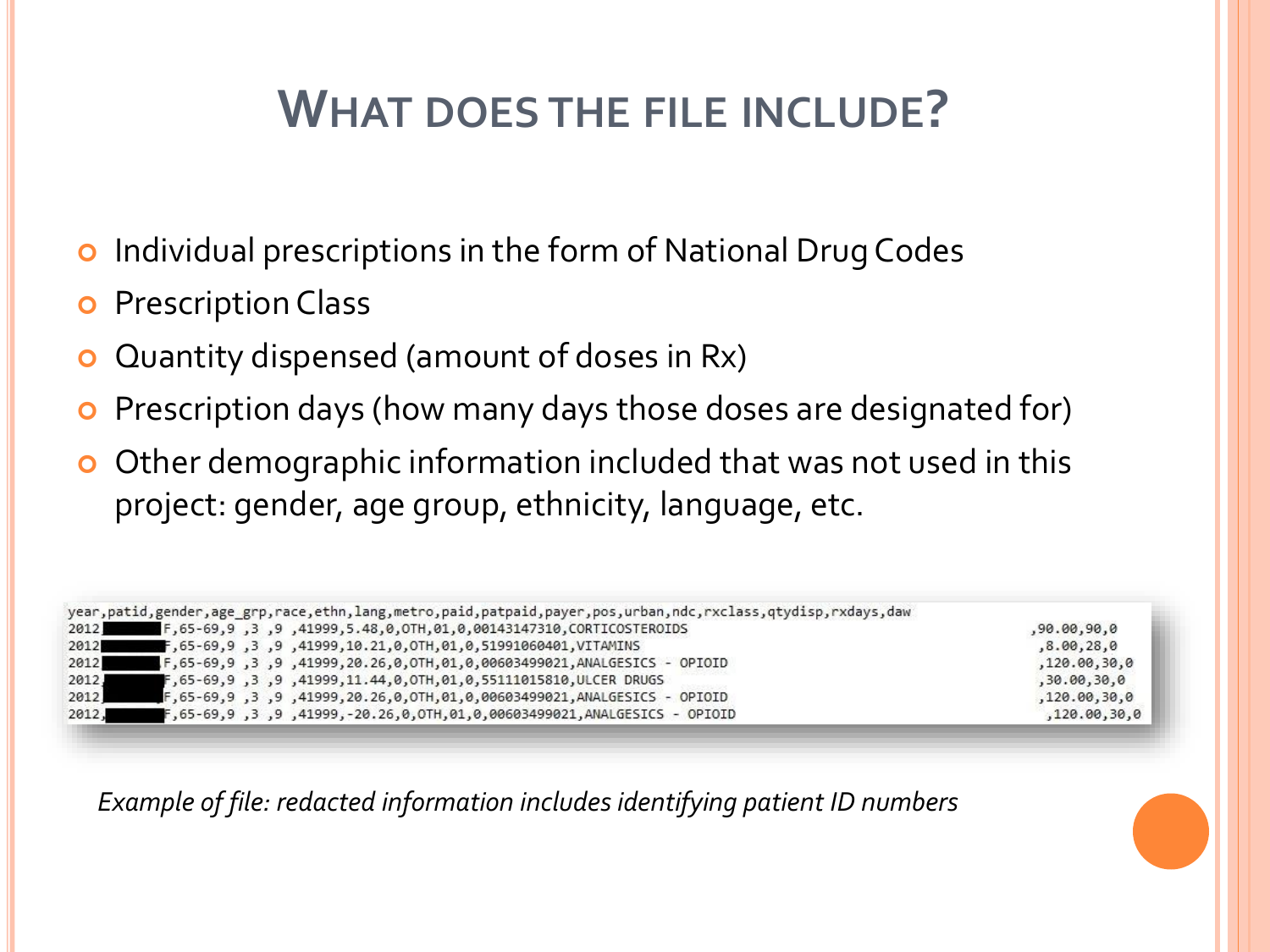## **NATIONAL DRUG CODES**

- A unique 3-segment number signifying the medications labeler, product code, and package code
	- *1. First Segment* (Labeler Code): manufacturer of the drug
	- *2. Second Segment:* Medication name, form, strength, and unit of a specific drug
	- *3. Third Segment:* Package code (size/type of package)

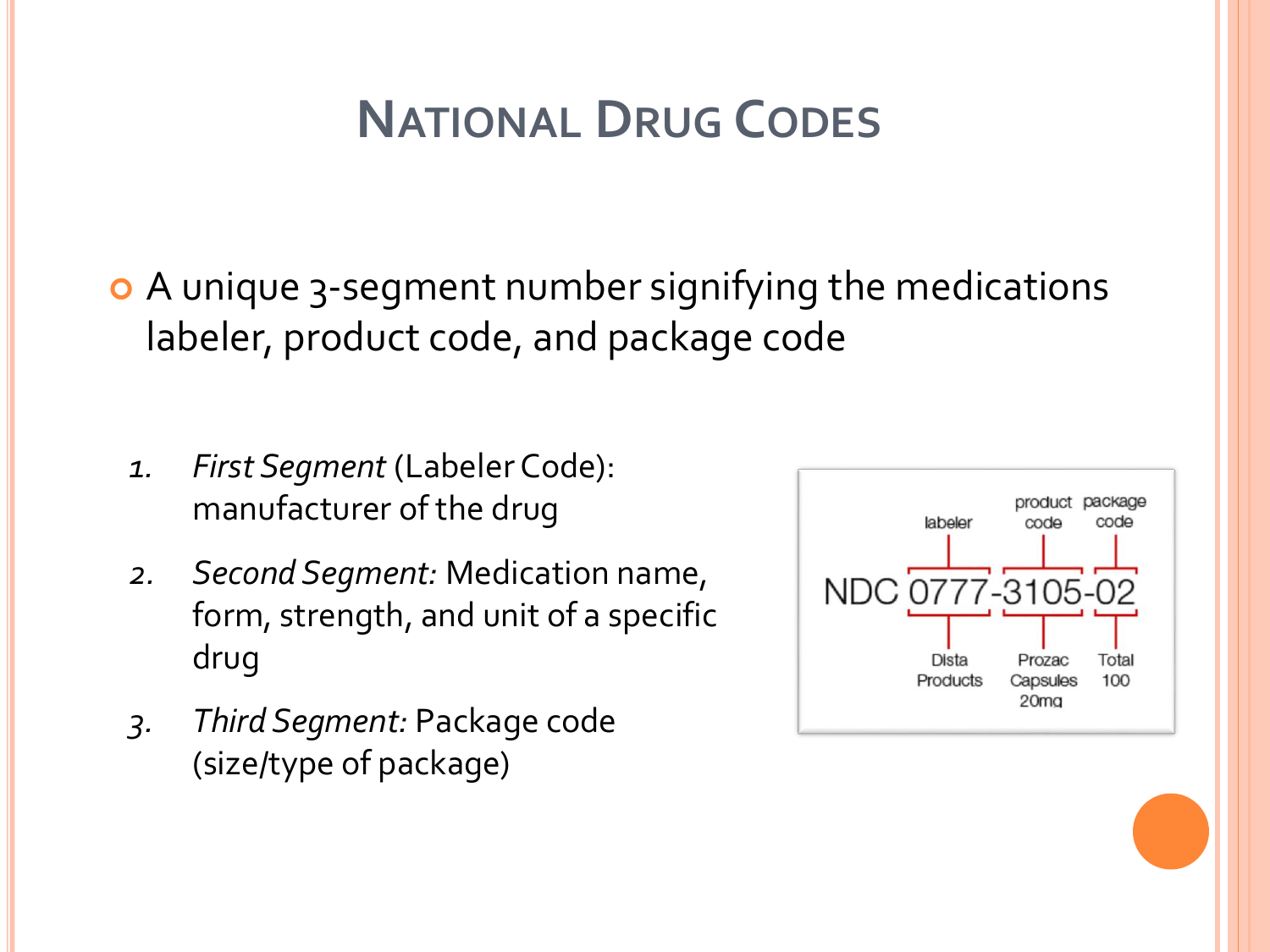## **OVERVIEW OF DATA CONSOLIDATION AND DECODING**

- 1. 40 million prescriptions sent in raw data CSV file
- 2. Grouped all identical NDC's together, resulting in 10,000 rows of data
- 3. Translating NDCs
- 4. May have to search some NDC's individually



|                    | D              |      |                                                    | G | н                                             |                                                                               |          | K                           |  |
|--------------------|----------------|------|----------------------------------------------------|---|-----------------------------------------------|-------------------------------------------------------------------------------|----------|-----------------------------|--|
| Brandnam Y RX Name |                |      |                                                    |   | RXclass                                       |                                                                               |          | Year Total v Ave per 30 E v |  |
| Etodolac           | Tablet/Capsule | ORAL |                                                    |   | <b>INFLAMMATORY</b>                           |                                                                               | 5,040.00 | 420.00                      |  |
|                    |                |      |                                                    |   |                                               |                                                                               |          |                             |  |
|                    |                |      |                                                    |   |                                               |                                                                               |          |                             |  |
|                    |                |      |                                                    |   |                                               |                                                                               |          |                             |  |
|                    |                |      |                                                    |   |                                               |                                                                               |          |                             |  |
|                    |                |      |                                                    |   |                                               |                                                                               |          |                             |  |
|                    |                | Form | *Example of finished product after translating NDC |   | ROUTE-CORRECT V Strength V Unit<br>$300$ mg/1 | $\overline{\mathbf{v}}$<br><b><i><u><b>DESPERTIVE ANTISTICITI</b></u></i></b> |          | $\sqrt{VQ_{\nu}}$           |  |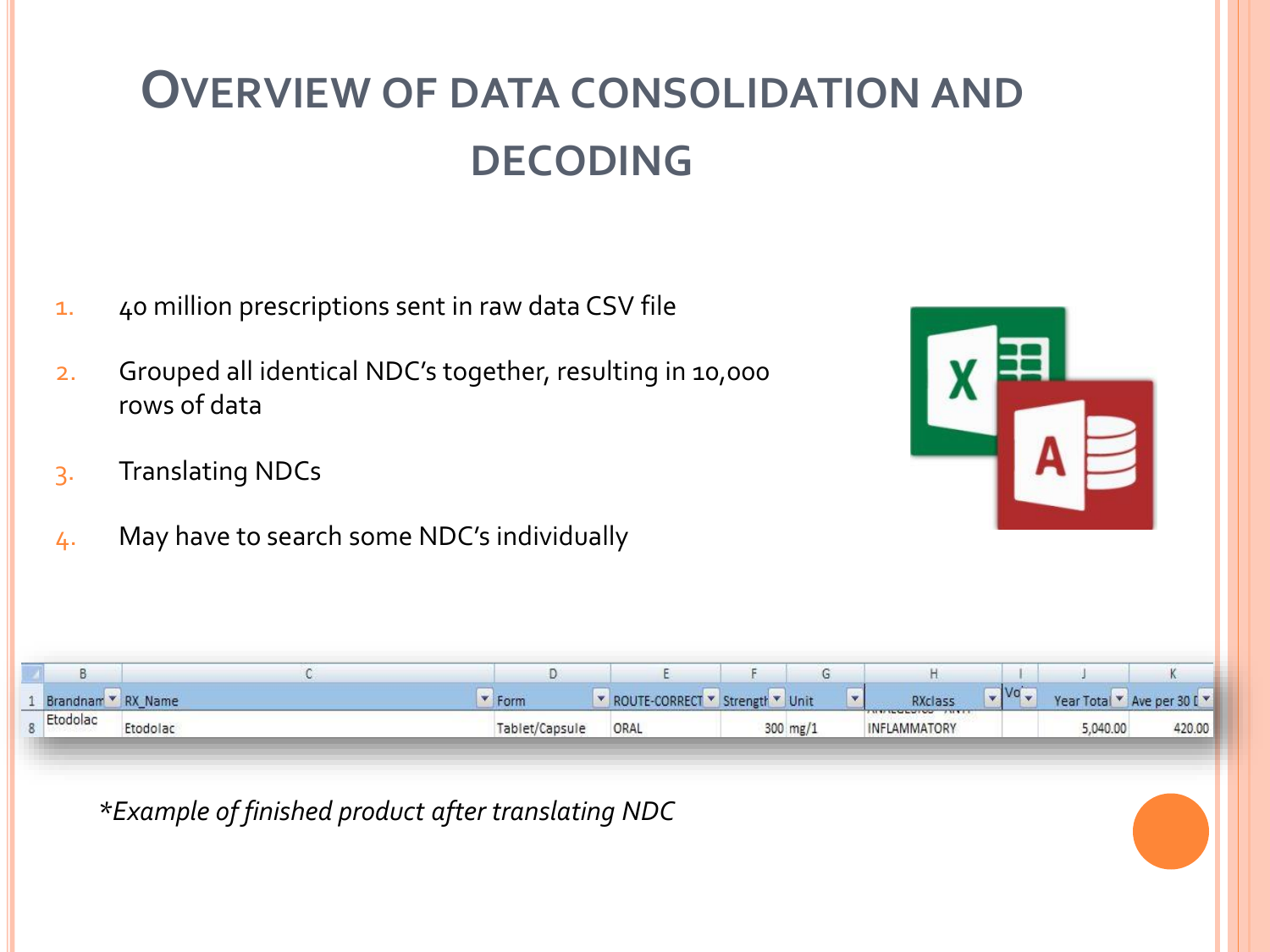#### **ELIMINATING MEDICATIONS**



- **o** ALTERNATIVE MEDICINES
- **o** AMINOGLYCOSIDES
- **o** ANDROGENS-ANABOLIC
- o ANORECTAL AGENTS
- **o** ANTACIDS
- **o** ANTHELMINTICS
- **o** ANTIDOTES
- **o** ANTIFUNGALS
- **o** ANTIHYPERLIPIDEMICS
- **O** ANTI-INFECTIVE AGENTS MISC.
- **O** ANTIMALARIALS
- **o** ANTIMYASTHENIC/CHOLINERGIC AGENTS
- **o** ANTISEPTICS & DISINFECTANTS
- **o** ASSORTED CLASSES
- **o** CHEMICALS
- **o** CONTRACEPTIVES
- o COUGH/COLD/ALLERGY
- **O** DIETARY PRODUCTS/DIETARY MANAGEMENT PRODUCTS
- **o** DIGESTIVE AIDS
- **o** DIURETICS
- o ENDOCRINE/METABOLIC AGENTS MISC.
- o ESTROGENS
- **O** HEMOSTATICS
- **o** MINERALS & ELECTROLYTES
- o MOUTH/THROAT/DENTAL AGENTS<sup>O</sup>
- o NASAL AGENTS -SYSTEMIC/TOPICAL
- **O** NEUROMUSCULAR AGENTS
- **o** NUTRIENTS
- **o** OXYTOCICS
- **o** PASSIVE IMMUNIZING AGENTS
- **o** PENICILLINS
- **O** PHARMACEUTICAL ADJUVANTS
- **o** PROGESTINS
	- RESPIRATORY AGENTS MISC.
- TOXOIDS
- URINARY ANTISPASMODICS
- VACCINES
	- VAGINAL PRODUCTS
- VITAMINS

o Eliminate individual prescriptions

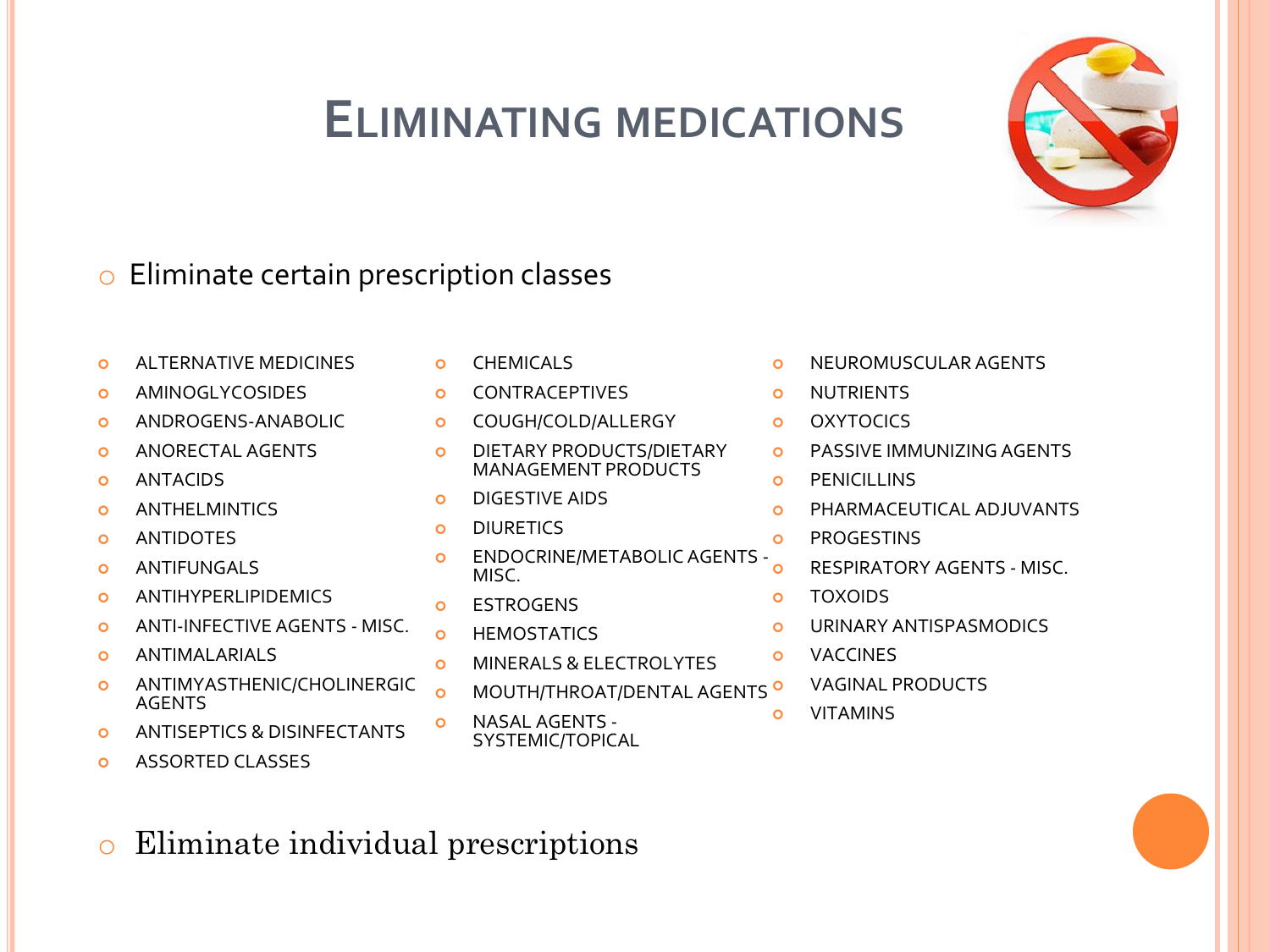#### **DISCUSSION POINTS**

Some medications easily kept in, some easily kept out, others needed more discussion

- **o** Pain management medications
- **o** Medications for temporary conditions
- HIV antiretroviral medications
- **o** Contraceptives



#### **FUTURE RECOMMENDATIONS**

- **o** Medical ethics committee
	- Determine highest priority and lower priority on list
	- Standard medication list creation
- **o** Correlate population statistics of chronic disease with Rx data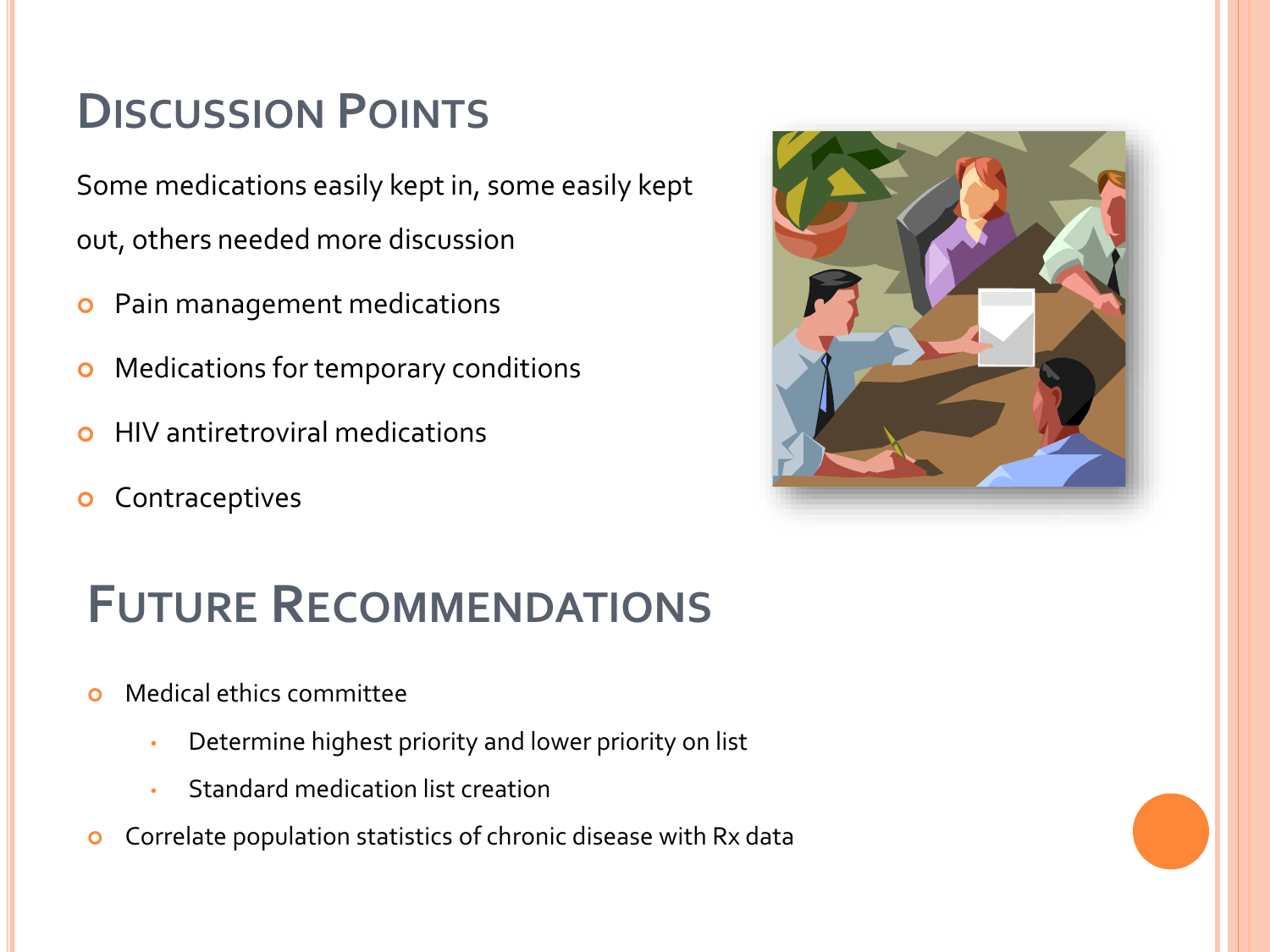#### **ACKNOWLEDGEMENTS**

- The following two individuals contributed a significant amount of their time in order to establish a final product. **Special thanks to:**
- *Donna Lau,* PharmD Volunteer with Coos County Medical Reserve Corps
- *Caryn Mickelson,* PharmD Western Oregon Advanced Health, LLC
- In order to conduct this project, help from various backgrounds and professions were needed. The following individuals contributed in multiple ways in order to come out with a final product:
- *Don Marr*

Public Health Emergency Preparedness Coordinator Coos Health & Wellness, Public Health Division

*Mike Rowley*

Finance Director Coos Health & Wellness *Eric Gebbie, Ph.D.*

State Medical Reserve Corps Coordinator Oregon Health Authority/AmeriCorps VISTA Partnership Project **Director** Oregon Health Authority, Public Health Division

 *John Warner, R.N.* Psychiatric Nurse Practitioner Candidate 2015 Coos Health & Wellness

 *Kandice Bowman, C.P.N.P.* Nurse Practitioner of Pediatric Otolaryngology Oregon Health & Science University

 *Jane Gilbert, M.D.* Ophthalmologist Bay Eye Clinic

Funding: This project was made possible through the AmeriCorps VISTA/Oregon Health Authority partnership